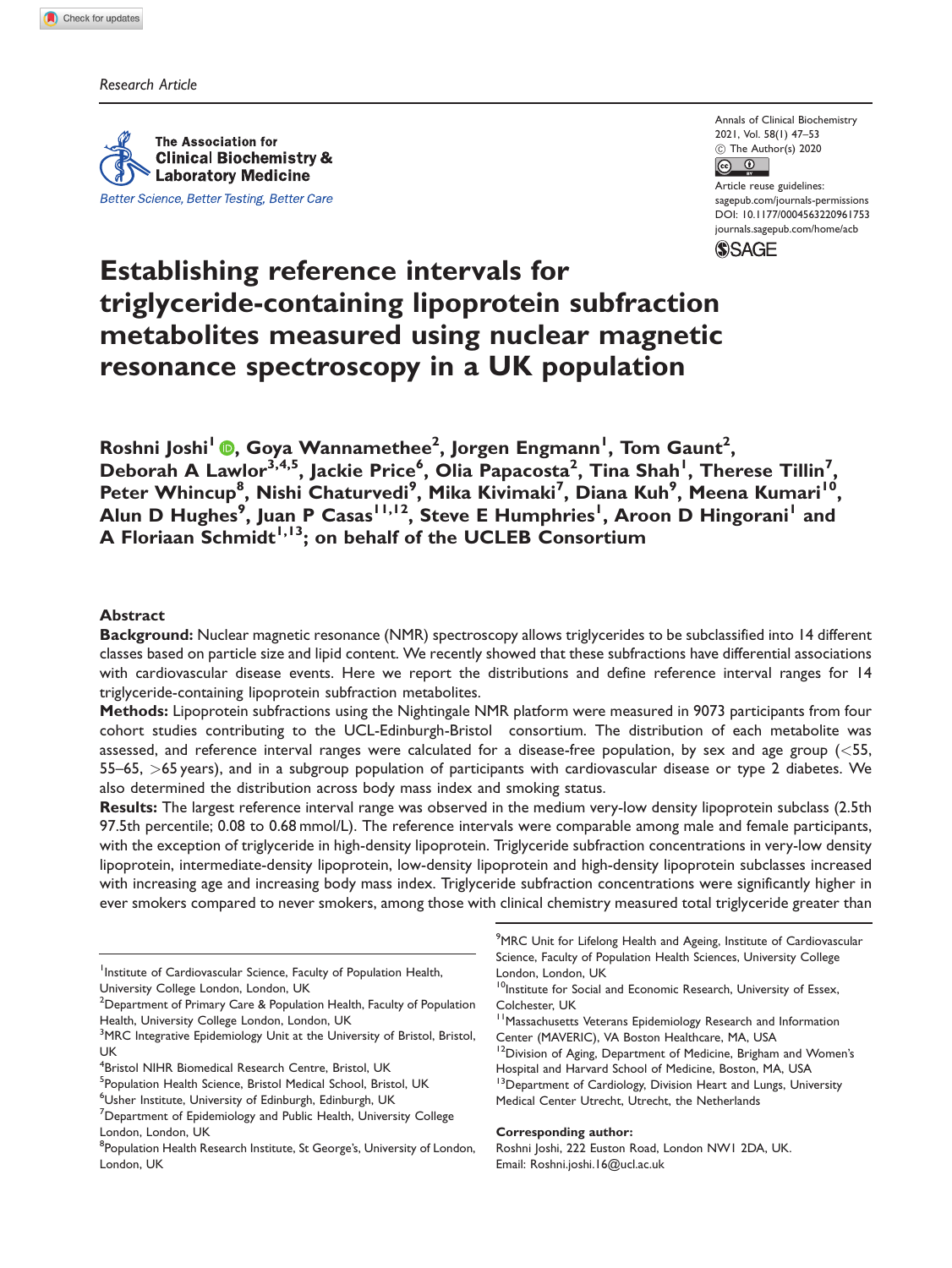1.7 mmol/L, and in those with cardiovascular disease, and type 2 diabetes as compared to disease-free subjects. Conclusion: This is the first study to establish reference interval ranges for 14 triglyceride-containing lipoprotein subfractions in samples from the general population measured using the nuclear magnetic resonance platform. The utility of nuclear magnetic resonance lipid measures may lead to greater insights for the role of triglyceride in cardiovascular disease, emphasizing the importance of appropriate reference interval ranges for future clinical decision making.

### Keywords

Analytes, clinical studies, epidemiology studies, laboratory methods, lipids, nuclear magnetic resonance

Accepted: 14th August 2020

# Introduction

Risk factors for atherosclerotic disease include elevated total cholesterol, LDL-cholesterol (LDL-C) and triglycerides (TGs), and are used in disease risk assessment in clinical care.<sup>1</sup> Elevated TGs are common among people with metabolic syndrome, obesity and type 2 diabetes  $(T2DM)$ ,<sup>2,3</sup> and are associated with an increased risk of cardiovascular disease  $(CVD)$ .<sup>4</sup> Population-based reference intervals are used as a tool to define thresholds for clinical decisions. For example, clinical measurement of LDL-C for CVD risk assessment, which together with other measurements such as body mass index (BMI) or systolic blood pressure (SBP) can help to determine if lipid-lowering is indicated.<sup>5</sup>

The high-throughput proton  $({}^{1}H)$  serum nuclear magnetic resonance (NMR) metabolomics platform developed by Nightingale provides quantitative information on lipoprotein particle size and lipid content representing multiple metabolic pathways. $6-8$  NMR measures of lipoproteins are increasingly used in epidemiological and genetic studies, and may provide better insights into biological processes when compared to clinical chemistry measures of TG, which represent the sum of all plasma TG.<sup>9</sup>

The Nightingale NMR metabolomics approach has been used in two recent prospective cohort studies that found evidence to suggest a differential association of total serum TG and TG subfractions with coronary heart disease (CHD).<sup>10,11</sup> For example, total serum TG association with CHD was OR 1.19 (95% CI 1.10 to 1.28), TG in the VLDL subfractions was associated with CHD in the range of OR 1.12 to 1.22, whereas TG in the LDL sub-fractions conveyed a relatively lower risk (OR in the range 1.13 to 1.17).<sup>11</sup> The different associations of the 14 TG-subfractions with CHD highlight the need to extend the standard lipid reference intervals to include lipid lipoprotein subfractions.

In the present study, we aim to define reference intervals for 14 TG-containing lipoprotein subfraction metabolites (TG subfractions) using data from multiple UK-based cohorts from the UCL-Edinburgh-Bristol (UCLEB) consortium.

# **Methods**

### Population study sample

We sourced data from the UCLEB consortium, including NMR metabolite measures in 9073 participants from four cohort studies: The British Regional Heart Study (BRHS), including male aged 60–79 at assessment in 1998–2000, the Whitehall II Study (WHII), including UK government workers aged 45–69 years at assessment in 1997 to 1999, the Southall and Brent Revisited Study (SABRE), a triethnic study including British men and women from European (SABRE1), South Asian (SABRE2) and African Caribbean (SABRE3) descent, and the Caerphilly Prospective Study (CAPS), including male registered in general practice aged 55–69 at assessment in 1989–1993. The design and data collection for the UCLEB Consortium of longitudinal population studies have been described previously.<sup>12</sup> Age (years), sex (male/female), smoking (ever/never), BMI, CHD, stroke and T2DM variables were collected at the time of NMR blood sample measurement.

### Metabolite quantification

Using Nightingale NMR metabolomics platform,<sup>8</sup> high-throughput metabolite quantification of 14 TGcontaining lipoprotein subfractions (mmol/L) was ascertained in fasting and non-fasting serum samples in all contributing studies. To ensure long-term sample integrity, blood samples were stored and transported at  $-80^{\circ}$ C across all contributing UCLEB studies until NMR quantification in 2014. NMR metabolomics platform has been extensively used in epidemiology and genetics studies,  $13-15$  and its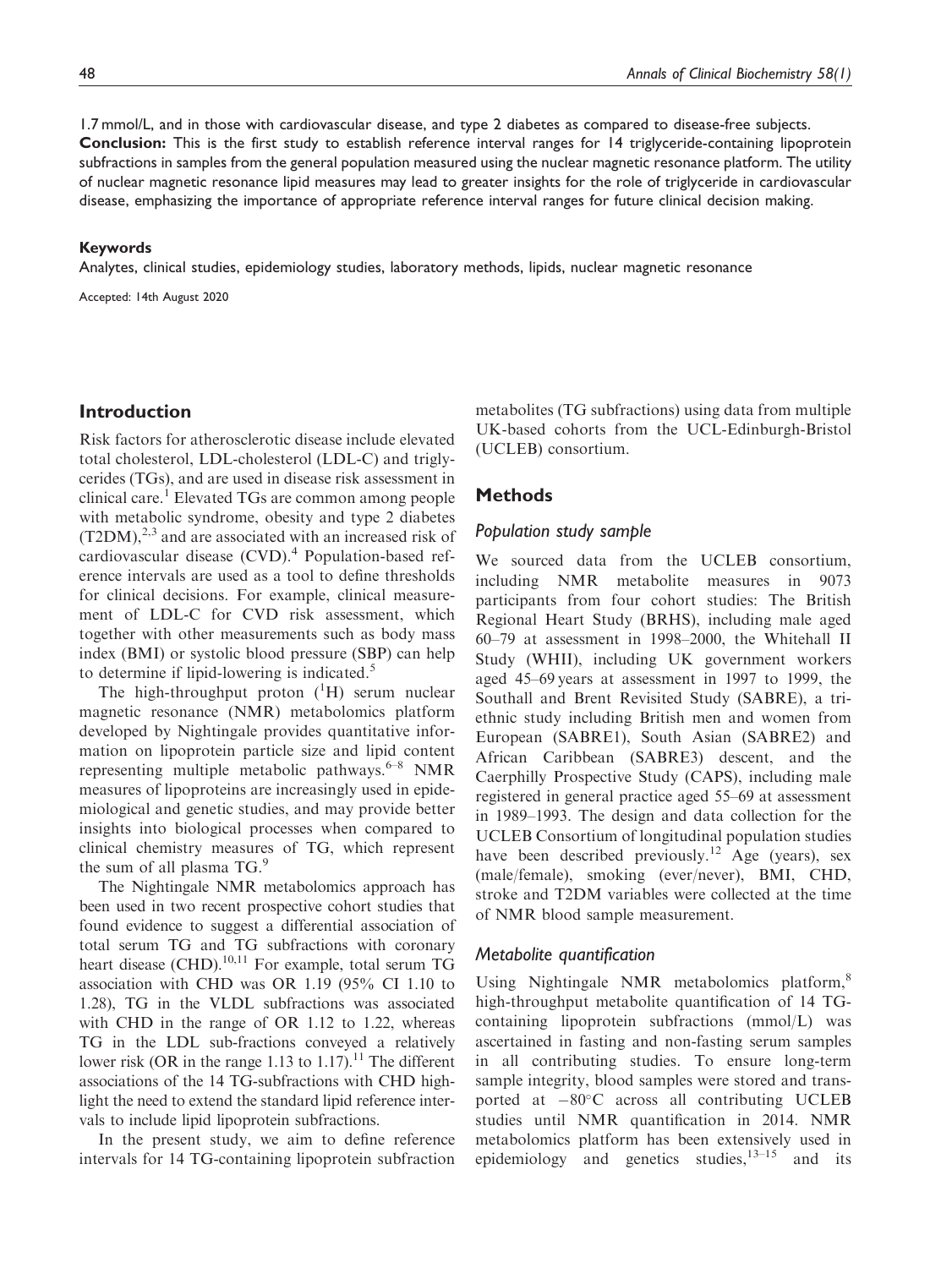application reviewed and described in detail elsewhere.<sup>6,16</sup>

### Statistical analysis

We removed individuals based on any event of CHD, stroke or T2DM to include a healthy, 'disease free' population. We first assessed the study-specific distribution of each 14 TG subfraction and then pooled individual participant data form all four cohorts into one dataset. Reference intervals were based on the 2.5th and 97.5th percentiles stratified by age and sex. Age group bands were calculated as  $\lt$  55 years, 55– 65 years and  $>65$  years. The influence of fasting, age, smoking and BMI on the subfraction distributions was assessed statistically and graphically using 'generalised linear model' (GAM) curves, Kolmogorov–Smirnov (KS) test and using box plots. Reference intervals were additionally calculated in the following groups; (1) participants with CVD (defined as occurrence of either CHD or stroke), (2) participants with T2DM, (3) participants with clinical chemistry total TG greater, or less than 1.7 mmol/L and (4) TG measured in the fasting and non-fasting state.

# **Results**

A total of 9073 individuals were included in the main healthy, free of CVD and T2DM study sample, of which 5574 (62.8%) were male (median age 61.7 years, IQR 52.0, 67.6) who had median BMI of 26.0 (IQR 23.9, 28.4) kg/m<sup>2</sup> and 3027 (54.2%) were current or ex-smokers (i.e. ever smokers). Female participants had a median age of 53.9 (IQR 49.9, 59.9), a BMI of 25.6 (23.6, 27.8) kg/m<sup>2</sup> and 431 (13.0%) were ever smokers. Description of study population and median concentration of 14 subfractions is shown in Table 1.

We compared the sum of TG in the 14 subfractions to clinical chemistry measured total TG and found an increase of 0.34 mmol/L of NMR measured total TG for every 1 mmol/L increase in clinical chemistry measured total TG (Supplemental Figure 1). The overall study population distribution for the 14 TG subfractions was comparable across contributing studies, showed agreement between ethnicities in the Southall and Brent Revisited Study cohort (Supplemental Figure 2) and an overlap of TG measured in the fasting and non-fasting state (Supplemental Figure 3). Of the 14 TG subfractions, 12 had a skewed right tailed distribution, and two (medium and small HDL) had a more symmetrical distribution.

The reference intervals (2.5th–97.5th) percentile for 14 TG subfractions are shown in Table 2 and graphically in Figure 1. Wide reference intervals were observed in the VLDL subclass, for example the reference interval for TG in medium VLDL and small VLDL was  $0.08 - 0.67$  mmol/L and  $0.10 - 0.46$  mmol/L, respectively. A smaller reference interval range was observed for TG in IDL, LDL and HDL subclass subfractions, for example, the reference interval range for TG in large HDL was 0.01–0.05 mmol/L.

# Subgroup reference interval ranges

Age and sex stratified reference interval ranges for 14 TG metabolites are presented in Supplemental Table 2. Reference interval ranges (2.5th–97.5th percentile) were comparable between male and female participants across metabolites. For example, among male participants aged <55 years, the large VLDL reference interval was in the range of 0.01–0.24 mmol/L, and for female participants of the same age band, the reference interval range was 0.02–0.03 mmol/L.

Figure 2 shows GAM curves and density distribution for the sum of VLDL, IDL, LDL and HDL subclass subfractions for age and BMI, and box plot for TG distribution by smoking status. Among male participants, TG concentration increased with age, with the most prominent age differences observed in the HDL subclass (Figure 2, left panel). By comparison, TG concentration differences were not as noticeable for female participants for whom concentrations were comparable for the VLDL, IDL, LDL and HDL subclasses by age. For both men and women, TG subfraction concentration increased with increasing BMI for the VLDL, IDL, LDL and HDL subclasses. Ever smokers had higher mean TG subfraction concentrations across all subclasses as compared to never smokers.

In the disease subgroups that were removed from all previous analyses reported above, the reference interval ranges for 14 subfractions were comparable between those with CVD  $(N = 2719)$  and those with T2DM  $(N = 1325)$ . In general, the largest variation in reference interval range across the subfractions between these subgroups was observed in the VLDL subclass (Supplemental Table 3). For example, the 2.5th to 97.5th reference interval range for TG in medium VLDL in CVD: 0.09, 0.79 mmol/L and in T2DM: 0.08, 0.84 mmol/L.

The reference interval ranges across 14 TG subfractions were comparable in TG measured in the fasting and non-fasting state and were higher in the group with clinical chemistry measured total TG greater than 1.7 mmol/L as compared to less than 1.7 mmol/L, see (Supplemental Table 3).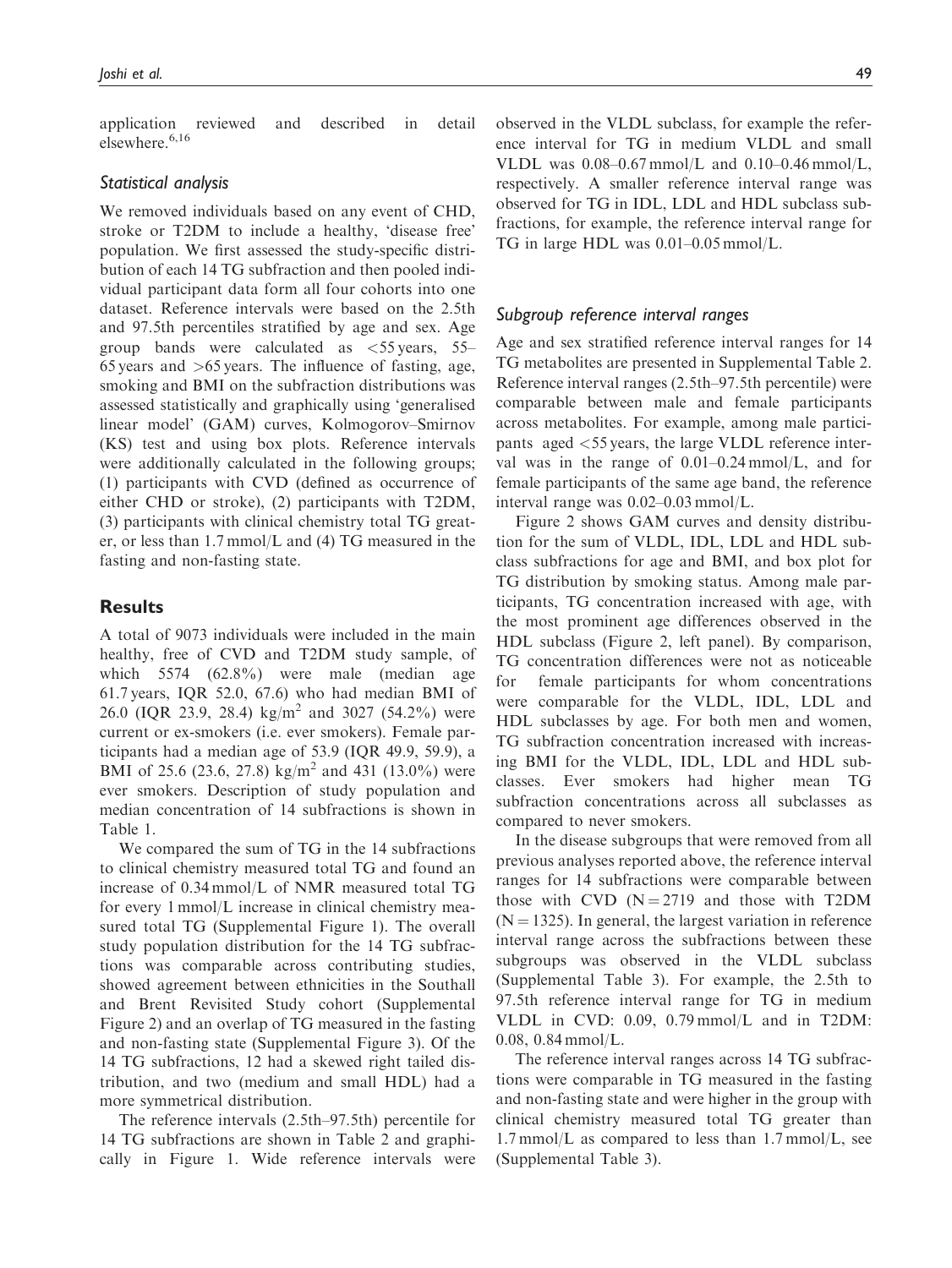# Table 1. Description of study sample.

|                                   | Male $(n = 5574)$      | Female $(n=3299)$      |
|-----------------------------------|------------------------|------------------------|
| Age, years                        | 61.7(52.0, 67.6)       | 53.9 (49.9, 59.9)      |
| BMI, $\text{kg/m}^2$              | 26.0 (23.9, 28.4)      | 25.6 (23.6, 27.8)      |
| Smoking, ever                     | 3027/5574 (54.2)       | 431/3299 (13.0)        |
| Triglyceride subfraction (mmol/L) |                        |                        |
| Extremely large VLDL              | $0.02$ (0.01-0.03)     | $0.02$ (0.01-0.02)     |
| Very large VLDL                   | $0.03$ (0.01-0.05)     | $0.02$ (0.01-0.04)     |
| Large VLDL                        | $0.10(0.06 - 0.18)$    | $0.09$ $(0.05 - 0.16)$ |
| Medium VLDL                       | $0.23$ (0.16-0.35)     | $0.24$ (0.16-0.34)     |
| Small VLDL                        | $0.22$ (0.18-0.29)     | $0.23$ $(0.17 - 0.30)$ |
| Very small VLDL                   | $0.11(0.09 - 0.13)$    | $0.12(0.09 - 0.14)$    |
| IDL                               | $0.12(0.10-0.14)$      | $0.12(0.10-0.15)$      |
| Large LDL                         | $0.10(0.08 - 0.12)$    | $0.10(0.09 - 0.12)$    |
| Medium LDL                        | $0.05(0.04 - 0.06)$    | $0.05(0.04 - 0.05)$    |
| Small LDL                         | $0.03$ $(0.02 - 0.04)$ | $0.03$ $(0.02 - 0.04)$ |
| Very large HDL                    | $0.01(0.01 - 0.02)$    | $0.01$ (0.01-0.02)     |
| Large HDL                         | $0.03$ $(0.02 - 0.04)$ | $0.02$ (0.02-0.03)     |
| Medium HDL                        | $0.05(0.04 - 0.06)$    | $0.05(0.04 - 0.06)$    |
| Small HDL                         | $0.05(0.04 - 0.06)$    | $0.04$ (0.04-0.05)     |

Note: Values are median (IQR) or %.

VLDL: very-low density lipoprotein; IDL: intermediate-density lipoprotein; LDL: low-density lipoprotein; HDL: high-density lipoprotein

|                |  |  | Table 2. Reference interval range of 14 TG-subfractions |
|----------------|--|--|---------------------------------------------------------|
| $(n = 9073)$ . |  |  |                                                         |

| TG subfraction (mmol/L)     | 2.50%    | 97.50% |  |
|-----------------------------|----------|--------|--|
| <b>Extremely large VLDL</b> | 0.01     | 0.06   |  |
| Very large VLDL             | $<$ 0.01 | 0.13   |  |
| Large VLDL                  | 0.01     | 0.42   |  |
| Medium VLDL                 | 0.08     | 0.67   |  |
| Small VLDL                  | 0.10     | 0.46   |  |
| Very small VLDL             | 0.06     | 0.20   |  |
| IDL                         | 0.07     | 0.20   |  |
| Large LDL                   | 0.06     | 0.17   |  |
| Medium LDL                  | 0.02     | 0.08   |  |
| Small LDL                   | 0.01     | 0.05   |  |
| Very large HDL              | $<$ 0.01 | 0.03   |  |
| Large HDL                   | 0.01     | 0.05   |  |
| Medium HDL                  | 0.02     | 0.08   |  |
| Small HDL                   | 0.03     | 0.08   |  |

VLDL: very-low density lipoprotein; IDL: intermediate-density lipoprotein; LDL: low-density lipoprotein; HDL: high-density lipoprotein; TG: triglyceride.

# **Discussion**

This study provides reference interval ranges for TG in 14 lipoprotein subfraction metabolites as measured by



Figure 1. Reference interval range for 14 triglyceride subfractions (median, 2.5th, 97.5th) percentiles.

Note. Please refer to the online version of the article to view the figure in colour.

NMR spectroscopy based on a sample of UK adults. There was agreement in the distribution of TG subfraction concentrations between ethnicities. TG concentrations for male and female participants increase with increasing age and BMI, are higher among ever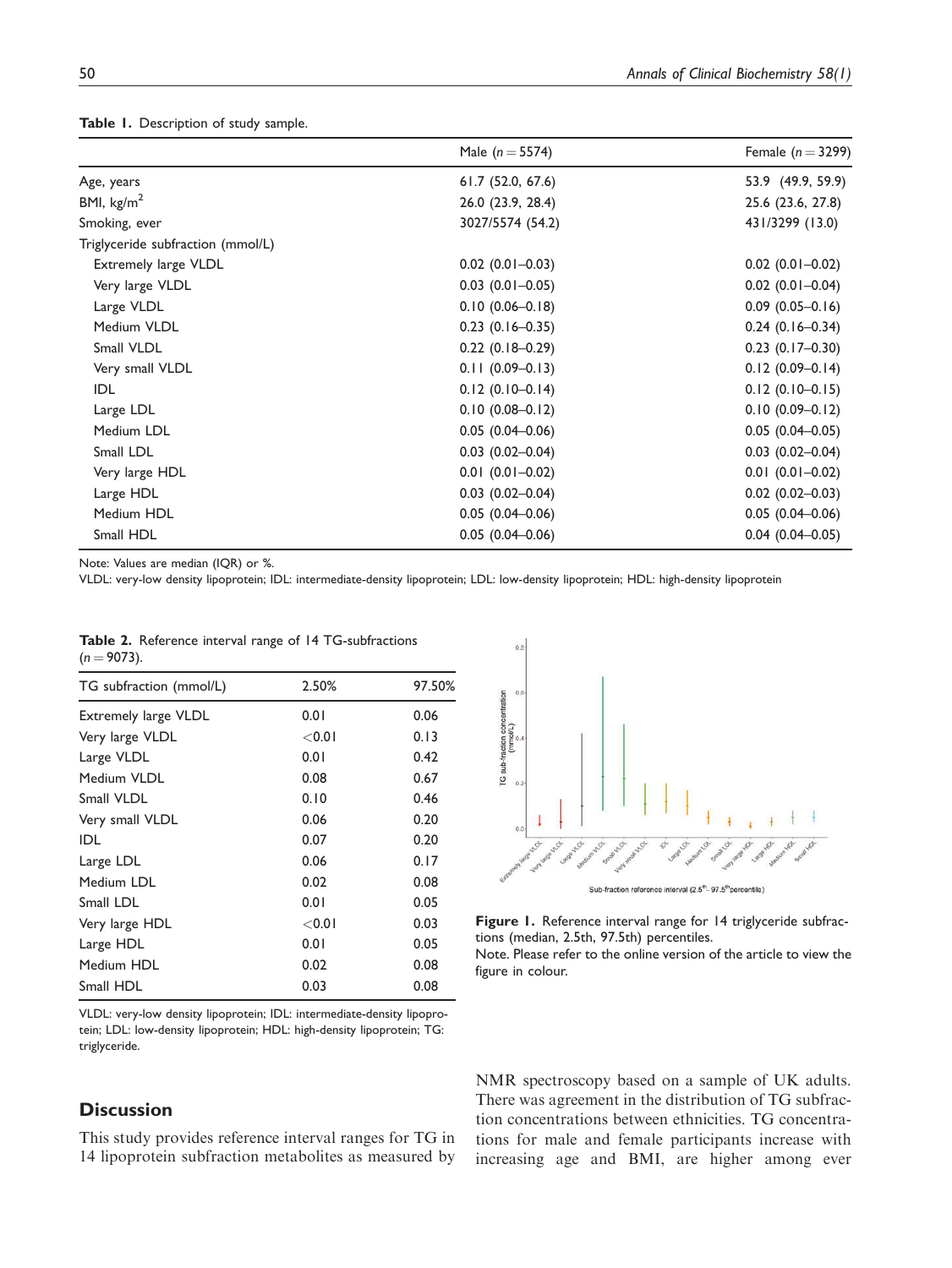

Figure 2. Distribution of TG concentration in VLDL, IDL, LDL and HDL subclass by age (left panel), body mass index (centre panel) and smoking status (right panel). N.b. Slope indicates a GAM estimate with 95% confidence interval. Tile colours represent the number of observations, with purple coloured tiles indicating a higher density. Smoking distribution (right panel) is based on data from BRHS, SABRE and WHII studies. All were significant at P value threshold for <0.00. VLDL: very-low density lipoprotein; IDL: intermediate-density lipoprotein; LDL: low-density lipoprotein; HDL: high-density lipoprotein; BRHS: British Regional Heart Study; SABRE: the Southall and Brent Revisited Study; WHII: the Whitehall II Study. Note. Please refer to the online version of the article to view the figure in colour.

smokers and in those with CVD and T2DM as compared to disease-free subjects, and in individuals with total TG concentrations greater than 1.7 mmol/L.

Lipid reference interval ranges are derived using clinical chemistry measurement of blood samples from a reference population and are necessary to enable clinicians to apply analytical data in healthcare delivery. For example, clinical chemistry estimates of LDL-C are measured in individuals and evaluated against an interval range to inform lifestyle or therapeutic intervention for CHD prevention. The role of TG in CHD risk is less clear. Meta-analysis from prospective observational studies has demonstrated higher concentrations of clinical chemistry measured total TG are associated with higher risk of CHD, but effect estimates attenuate to the null after adjustment for HDL-C.<sup>17</sup> On the other hand, Mendelian randomization studies support a potential causal association for TG.<sup>18</sup> The association of the major blood lipid fractions (LDL-C, TG and HDL-C) with CHD is seen across the whole of the concentration range, with no threshold value and we expect the same to be true of TG-containing lipoprotein subfractions. The reference ranges we report should not therefore be taken to imply that individuals whose measurements lie within these ranges are free of CHD risk. Rather we simply report the observed values in general UK populations.

NMR methodology offers the potential for more granular quantification of TG in different lipoproteins that would otherwise be unavailable using conventional approaches, enabling a more detailed investigation of TG-containing lipoprotein subfractions in relation to CHD risk and prognosis. Evidence from studies using this approach suggest CHD risk may be divergent depending on the type of lipoprotein subfraction. Two recent studies report observations of TG in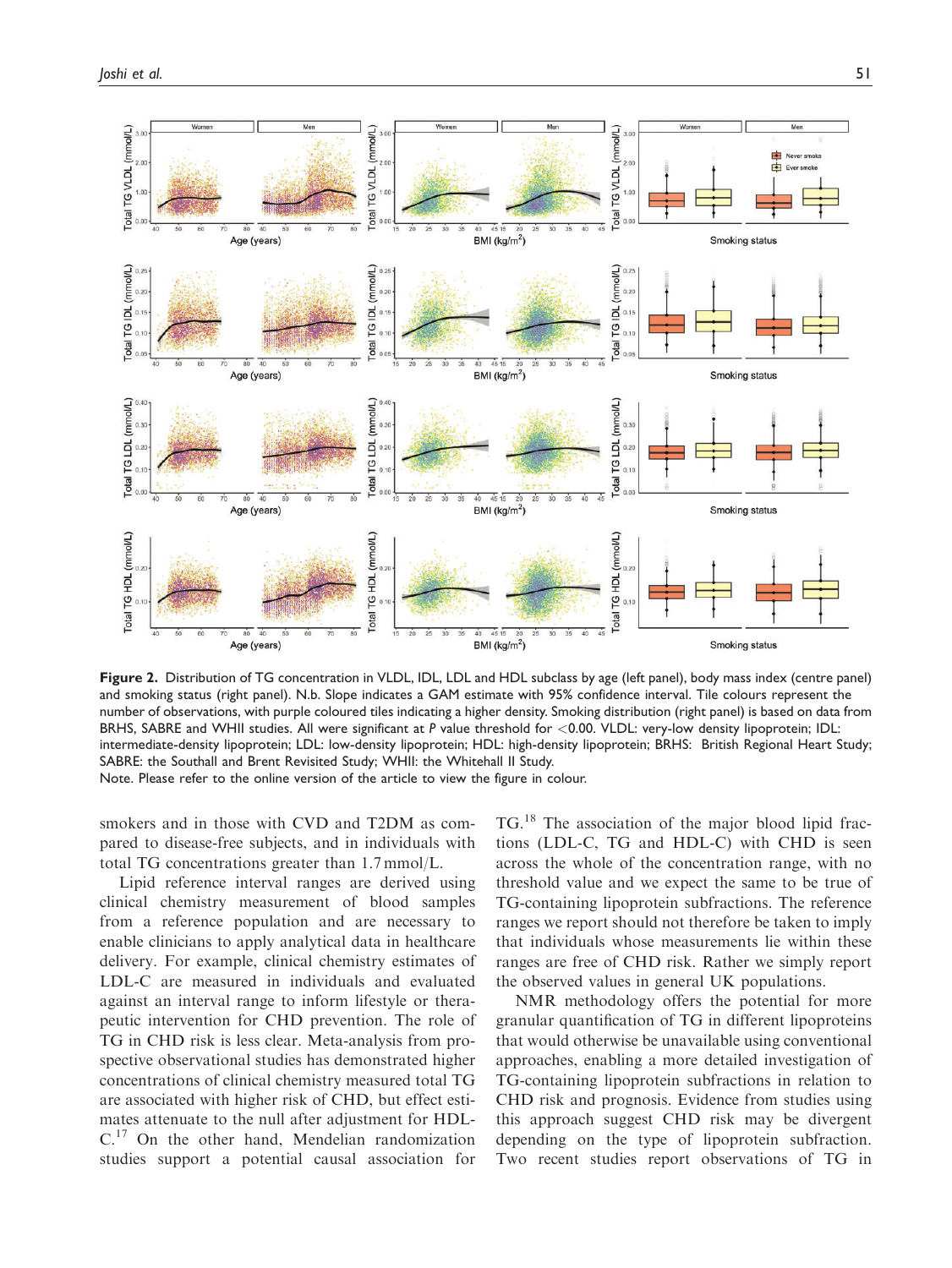VLDL subfractions may be more atherogenic and associated with a higher risk of CHD compared to TG in the IDL, LDL and HDL subclass subfractions.<sup>10,11</sup>

This study evaluates the concentration distribution and range of TG in 14 subfractions and includes data from multiple UK population cohorts and from male and female participants from a range of age groups and ethnicities including European, South Asian and African-Caribbean ancestry. We compare total TG measured using clinical chemistry and the sum of NMR TG across the 14 subfractions. Discrepancies between clinical chemistry methods and NMR measured total TG have been reported previously.<sup>10,17</sup> In one such study, Balling et  $aL^{17}$  suggest differences in analytical calibration from measurement of TGs between the two methods may lead to measurement differences, with NMR quantification deemed as the more accurate method.<sup>18</sup> TG concentrations are variable and, in addition to age, sex and ethnicity, can depend on factors such as food intake, fasting/nonfasting state, CVD and metabolic disorders such as T2DM.<sup>19</sup> Due to the relatively large sample sizes available, we observed a significant difference between the fasting and non-fasting distribution of subfractions. This significant difference did not prove relevant for determining the reference interval ranges, which were comparable to two decimal points. Moreover, it is postulated that the non-fasting state predominates the 24 h cycle due to varying food intake patterns, and mean changes of  $+0.3$  mmol/L from baseline TG measures do not translate to clinically significant differences. Higher TG concentrations are observed in postmenopausal vs. premenopausal female.<sup>20</sup> We report comparable TG concentrations across age groups; however, it is possible that a greater difference in TG concentration may be observed in a larger sample of women aged >65 than are included here. Due to the small numbers of current smokers in the available data across the contributing cohorts, we stratified by ever and never smoking status, instead of the more informative 'never', 'ex and 'current' smokers. We exclude participants with current CVD or T2DM in the main analyses; however, it is possible that the TG concentrations in the study population were altered by other diseases or by lipidlowering medication, which we were not able to account for in this study. It is likely TG monitoring is likely to occur in individuals at risk of, or with current CVD. Therefore, we provide additional reference intervals in participants with CVD and T2D.

We establish reference interval ranges of 14 TGcontaining lipoprotein subfractions for male and female by age, BMI, smoking status, CVD, T2DM and stratified by clinical chemistry measured total TG and fasting status for population-based cohorts from the UK population. Further studies would be needed to assess if the reference intervals presented here could be extended to a non-UK population and if the risks associated with the reference intervals identify a threshold within these ranges to inform CVD risk in a clinical setting. By doing so, the reference interval ranges may help to set realistic targets and guide research interests, contributing to the development of effective targeted TG-lowering therapies, aimed at, for example VLDL subfractions which may be the most atherogenic.<sup>10</sup> NMR lipoprotein particle number and size have been assessed in relation to CHD; however, this study specifically presents reference range intervals for TG within the  $14$  subfractions.<sup>21</sup> Further investigations would be needed to compare subfraction lipid composition, particle number concentration and size.

Metabolomics is becoming integrated with genomics to contribute to a better understanding of disease aetiologies and disease risk.<sup>22</sup> It is likely that quantitative metabolomics will be incorporated into large biobanks, which would extend the relevance of sample collection and encourage the life-long assessment of metabolic health.<sup>6</sup> TG subfraction reference interval ranges may help complement current routine clinical chemistry measures of lipids and become an integral tool in targeted patient management and improved disease risk prediction and prevention.

# **Conclusion**

This study is the first to establish reference interval ranges for 14 TG-containing lipoprotein subfraction metabolites, measured using the Nightingale NMR platform for men and women in a UK population. NMR measures of lipoproteins may provide insights into biological processes compared to clinical chemistry measures of TG and lead to greater insights for the role of TG in CVD, emphasizing the importance of appropriate reference interval ranges for future clinical decision making.

### Acknowledgements

The authors acknowledge the invaluable discussions with members of their laboratories and colleagues. RJ is a PhD candidate at UCL funded by the BHF.

#### Declaration of conflicting interests

The author(s) disclosed receipt of the following financial support for the research, authorship and/or publication of this article: JP has received grant funding from GSK to conduct methodological research on Electronic health records to improve the drug discovery process. DAL has received support from Medtronics Ltd and Roche Diagnostics for biomarker research not related to this study.

### Funding

The author(s) disclosed receipt of the following financial support for the research, authorship, and/or publication of this article: AFS is supported by BHF grant PG/18/5033837 and the UCL BHF Research Accelerator AA/18/6/ 34223. TG and DAL work in a Unit that is supported by the University of